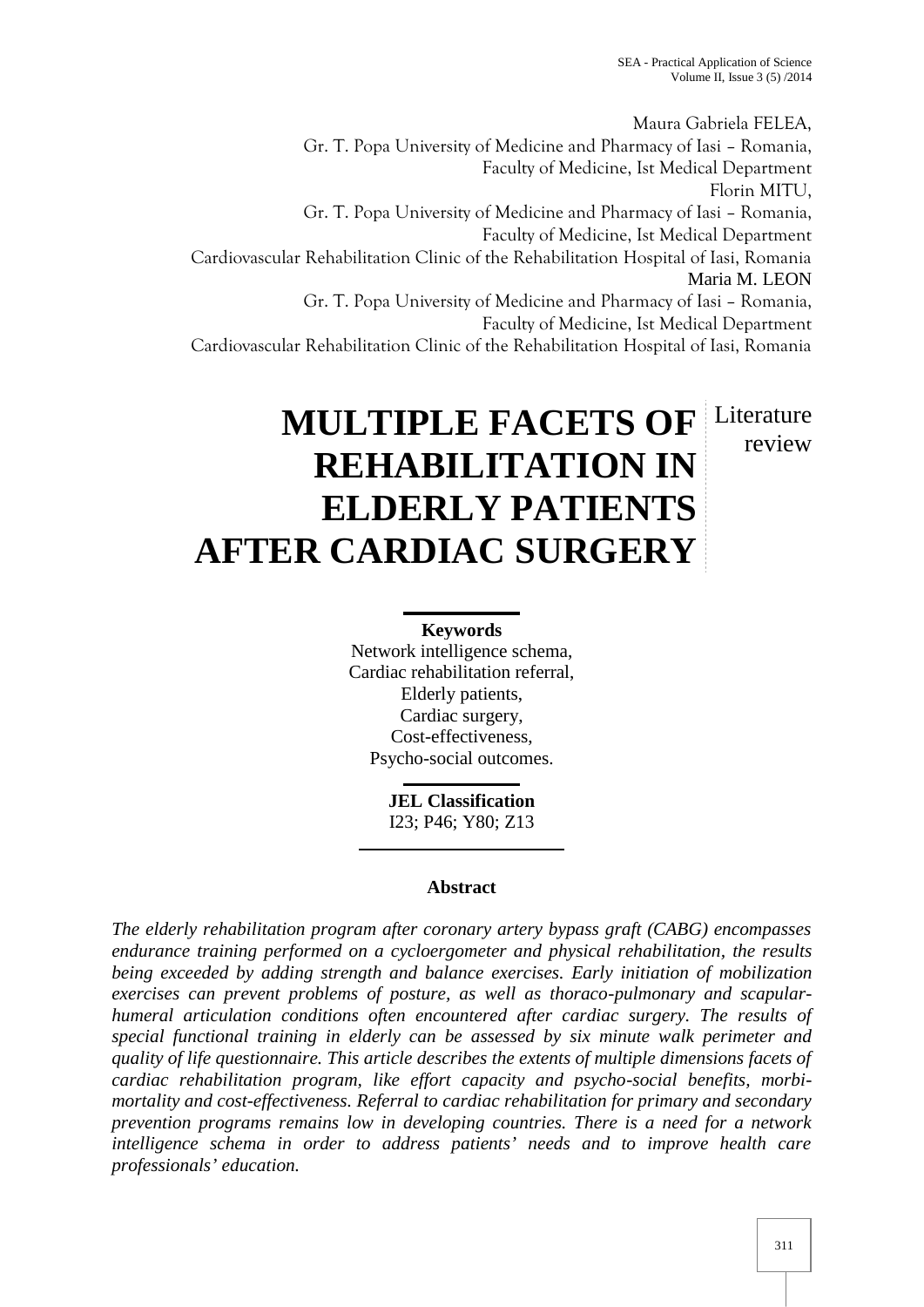### **Introduction**

Since 1993, the American Heart Association made statements to guide clinical evaluation and prevention of cardiovascular diseases (Balady et al., 1994). Besides the consequences of cardiovascular illness regarding morbidity and mortality, there is a far-reaching network of implications touching the field of sociology, psychology and economics, translated into quality-adjusted life-years (QALY), health care system burden and the necessity to change or adapt health policies. In 1994, almost 14% of almost 56 billion dollars were the costs subsequent to coronary revascularization procedures and secondary disabilities (AHA, 1994). Other studies emphasize the high costs of cardiac surgery versus centre-based or in home-based programs (Taylor et al., 2007).

In this respect, rehabilitation come to complete the drug and surgical interventions expecting to improve patient's quality of life, in terms of physical, psychological, social, and vocational status. Cardiac rehabilitation (CR) is a complementary direction in the management of cardiac diseases that aims to improve functional capacity, reduce disability (WHO, 1993), control or minimize symptoms, and waive or restore within normal ranges the modifiable cardiovascular risk factors in patients with an overt diagnosis of an acute or a chronic heart disease (Balady et al., 2011).

CR is a comprehensive secondary prevention program merging together recommendations for lifestyle changes, exercise training and medication (Balady et al., 2007).

The elderly rehabilitation program after coronary 3. artery bypass graft (CABG) encompasses endurance training performed on a cycloergometer and physical rehabilitation, the results being exceeded by adding strength and balance exercises. Early initiation of mobilization exercises can prevent problems of posture, as well as thoraco pulmonary and scapular-humeral articulation conditions often encountered after cardiac surgery.

The results of special functional training in elderly can be assessed by six minute walk perimeter and quality of life questionnaire.

#### **Multiple Dimensions Facets in Cardiac Rehabilitation**

This article describes the extents of multiple dimensions facets of cardiac rehabilitation program, like effort capacity and psycho-social benefits, morbi-mortality and cost-effectiveness.

1. Effort Capacity

Specific recommendations for prescribing exercise training are available for older adults (Williams et al., 2002). Improvement in functional capacity represented by cardiorespiratory fitness, muscular endurance and strength, together with lower signs and symptoms caused by inadequate coronary blood flow need at effort was recorded in many

trials. European Association of Cardiovascular Prevention and Rehabilitation stated the core components of cardiac rehabilitation program that can be commonly applied for every clinical overt cardiovascular condition (Piepoli et al., 2010). Recommendations for physical activity comprise a minimum of 30 minutes/session of moderately intense aerobic activity, daily or at least 3–4/week. The exercise training should slowly be increased and included in daily lifestyle activities, and adjusted to age, comorbidities and disabilities. The everyday physical activity will improve aerobic fitness and the fulfilment of domestic tasks, prevent further disabilities and prolong life (Marchionni et al., 2003).

The first phase of CR program will be in-hospital performed in order to control symptoms, adapt effort to physical tolerability. The second phase is the continuation of the training in out-patient care facilities or home-based care for at least 8-12 weeks.

2. Psycho-Social Benefits

Exercise training (ET) is a way to modify sedentary lifestyle as cardiovascular risk factor, but if it fusions with enjoyable leisure or within group activities it also can attenuate physiological responses to physical challenges, and improve quality of life (Piepoli et al., 2010). Thus, ET may combat loneliness and social isolation, frequently encountered in elderly and in patients with multi morbidities.

The benefits of CR extent to improvements of behavioural characteristics like depression, anxiety, somatization and hostility (Marchionni et al., 2003). Morbi-Mortality

The number of patients who undergo CABG tends to be higher in the elderly group comparative to young and adult groups, as the global trend is towards aging. Moreover, elderly are more likely to have emergent operation, reoperations, to be octogenarian, to be women, to present severe cardiac symptoms or to be asymptomatic, to have a high frequency of vascular comorbidities (like hypertension, heart failure, stroke, and peripheral arterial disease) and chronic lung disease, arthritis, and neuromuscular disorders (Peterson et al., 1995; Williams et al., 2002; Barreiro et al., 2011).

4. Cost-Effectiveness

First studies that focused on the cost-effectiveness of comprehensive secondary prevention programs that included exercise training did not try to compare traditional

supervised programs versus home-based exercise (Ades et al., 1992; Ades et al., 1997).

Other researches performed on fifteen electronic databases on economic evaluation support the cost effectiveness of supervised cardiac rehabilitation in myocardial infarction and heart failure patients, with a maximum of 28,193 dollars cost per life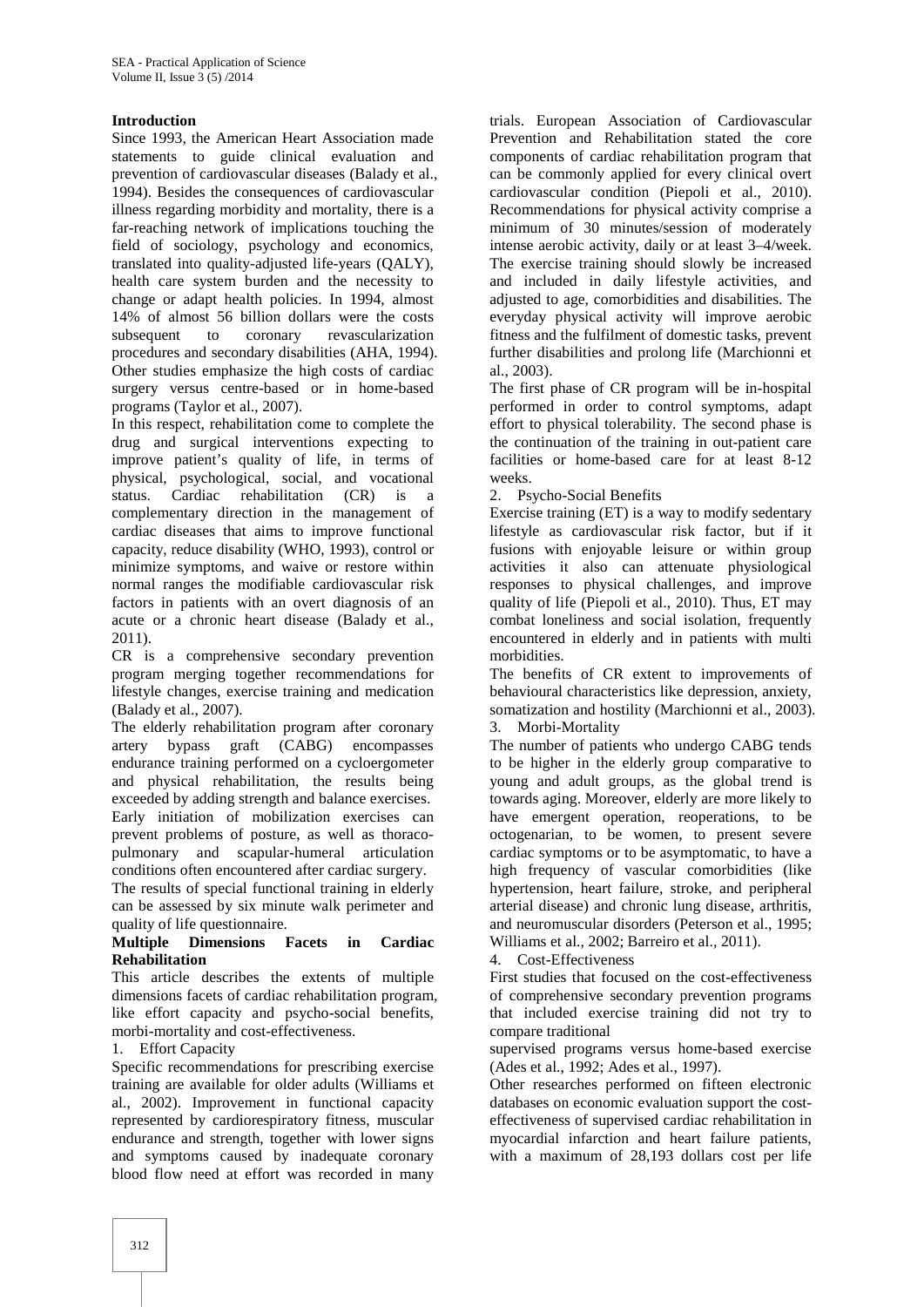year gained and of 16,118 dollars per quality adjusted life year gained (Papadakis et al., 2005).

Outdoor recreation can usefully follow the inhospital rehabilitation program, joining the ambulatory physical activity for cardiac rehabilitation. The most frequent recreation use was walking (Bedimo-Rung et al., 2005), consistent with other leisure activity studies (Cordell et al., 1999). Parks are more prone to offer an accessible way for walking, jogging or viewing scenery, while facilities (Corti et al., 1996) like fitness devices offer an oasis of purified air to exercise (Crompton, 1999).

A systematic review of 16 articles (Wong et al., 2012) framed some economic evaluations of cardiac rehabilitation and compared the cost effectiveness of different modes of delivery of cardiac rehabilitation.

## **Referral to cardiac rehabilitation**

Referral to cardiac rehabilitation for primary and secondary prevention programs remains low in involving developing countries.

Disparities in access to cardiac rehabilitation programs include patient-linked factors, and health care system factors.

In elder persons beneficiary of a cardiac surgery, the underuse of these programs (Leon et al., 2005). Piepoli et al. (2010) identified certain groups of people, like elderly, women, patients with transient ischaemic attack or stroke, chronic renal failure, and chronic obstructive pulmonary disease that were in a very low percentage referred to cardiac rehabilitation program.

A recent study analyzed 38 facilities with 6,874 patients, 67.6% being referred to cardiac rehabilitation program ( $n = 4.644$ ) (Turk-Adawi et al., 2014). The enrollment in CR program was more likely for patients receiving coronary artery bypass grafting, and was also positively impacted by organizational factors like promotion of CR program, certification by the American Association of Cardiovascular Pulmonary Rehabilitation, and a rural location. Elderly patients ( $65$  years old) and patients with myocardial infarction without a cardiac procedure, previous coronary artery bypass grafting, heart failure, diabetes depression, or active smoking patients were less likely to be enrolled.

# **Conclusion**

Exercise training is introduced as a core component of the comprehensive cardiac rehabilitation program in every patient with chronic or acute heart condition. It can be safely performed in elderly patient and after coronary artery bypass graft surgery. For more than 25 years, there has been an increased interest in evaluating the cost effectiveness of in-hospital or out-patient care.

The benefits of CR resides not only in terms of functional capacity, but also in an increased independent status, in low re-hospitalization rate

for reoccurrence of major cardiac events, in the effect upon modifiable risk factors, and in behavioural and mental status improvement, as well as in preserving the patient social and family role and function.

Enrolment in CR program is advisable to be initiated as early as possible, but the exercise training for thorax and upper limbs should be postponed for 4-6 weeks.

Up to now there have been only partial economic analyses to support the economic value of supervised cardiac rehabilitation compared with standard care, and of home-based cardiac versus in hospital care, resulting in ambiguous conclusions (Papadakis et al., 2005).

A huge opportunity rise from prevention, but to benefit from cost-efficiency requires a continuous promotion of the benefits within the population and the decision factors.

There is a need for a network intelligence schema organizational factors, patient educational process in order to address patients' needs, to lower healthcare costs and to improve healthcare professionals' education.

## **References:**

- [1] Ades P.A., Huang D., Weaver S.O. 1992. Cardiac rehabilitation participation predicts lower rehospitalization costs. Am Heart J. 123:916-921.
- [2] Ades P.A., Pashkow F.J., Nestor J.R. 1997.Cost-effectiveness of cardiac rehabilitation after myocardial infarction. J Cardiopulm Rehabil. 17:222-231.
- [3] American Heart Association (AHA). 1994 Heart and Stroke Facts Statistics. Dallas, Tex: American Heart Association; 1993.
- [4] Balady G.J., Ades Ph.A., Bittner V.A., Franklin B.A., Gordon N.F., Thomas R.J., Tomaselli G.F., et al. 2011. Referral, Enrollment, and Delivery of Cardiac Rehabilitation/Secondary Prevention Programs at Clinical Centers and Beyond: A Presidential Advisory From the American Heart Association. Circulation. 124:2951-2960.
- [5] Balady G.J., Fletcher B.J., Froelicher E.S., Hartley L.H., Krauss R.M., Oberman A., Pollock M.L., et al. 1994. Cardiac rehabilitation programs. A statement for healthcare professionals from the American Heart Association. Circulation. 90:1602-1610. doi: 10.1161/01.CIR.90.3.1602.
- [6] Balady G.J., Williams M.A., Ades P.A., Bittner V., Comoss P., Foody J.M., Franklin B., et al. 2007. Core components of cardiac rehabilitation/secondary prevention programs: 2007 update: a scientific statement from the American Heart Association Exercise, Cardiac Rehabilitation, and Prevention Committee, the Council on Clinical Cardiology; the Councils